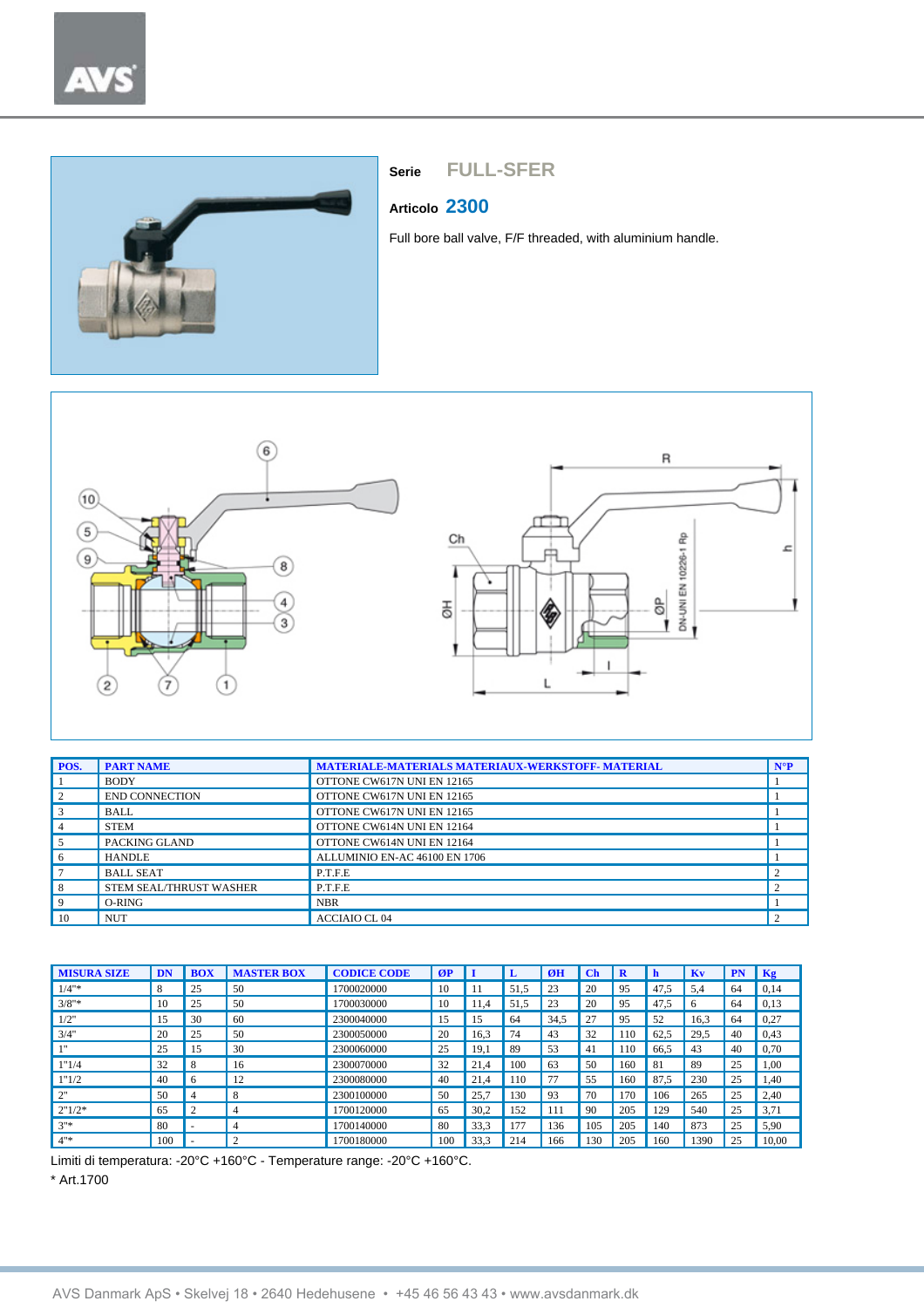

#### **Articolo 2301**

Full bore ball valve, M/F threaded, with aluminium handle.



| POS.           | <b>PART NAME</b>        | <b>MATERIALE-MATERIALS MATERIAUX-WERKSTOFF-MATERIAL</b> | $N^{\circ}P$ |
|----------------|-------------------------|---------------------------------------------------------|--------------|
|                | <b>BODY</b>             | OTTONE CW617N UNI EN 12165                              |              |
| 2              | <b>END CONNECTION</b>   | OTTONE CW617N UNI EN 12165                              |              |
| 3              | <b>BALL</b>             | OTTONE CW617N UNI EN 12165                              |              |
| $\overline{4}$ | <b>STEM</b>             | OTTONE CW614N UNI EN 12164                              |              |
| 5              | PACKING GLAND           | OTTONE CW614N UNI EN 12164                              |              |
| 6              | <b>HANDLE</b>           | ALLUMINIO EN-AC 46100 EN 1706                           |              |
|                | <b>BALL SEAT</b>        | P.T.F.E                                                 |              |
| 8              | STEM SEAL/THRUST WASHER | P.T.F.E                                                 |              |
| 9              | $O-RING$                | <b>NBR</b>                                              |              |
| 10             | <b>NUT</b>              | <b>ACCIAIO CL04</b>                                     |              |

| <b>MISURA SIZE</b> | DN  | <b>BOX</b>         | <b>MASTER BOX</b> | <b>CODICE CODE</b> | ØP  |      |       | ØH   | $\mathbf C$ | R   | h    | Kv   | <b>PN</b> | Kg    |
|--------------------|-----|--------------------|-------------------|--------------------|-----|------|-------|------|-------------|-----|------|------|-----------|-------|
| $1/4"$ *           | 8   | 25                 | 50                | 1701020000         | 10  |      | 59    | 23   | 20          | 95  | 47.5 | 5.4  | 64        | 0,14  |
| $3/8"$ *           | 10  | 25                 | 50                | 1701030000         | 10  | 11.4 | 59,5  | 23   | 20          | 95  | 47.5 | 6    | 64        | 0,14  |
| 1/2"               | 15  | 30                 | 60                | 2301040000         | 15  | 15   | 74.5  | 34,5 | 22          | 95  | 52   | 16.3 | 64        | 0,28  |
| 3/4"               | 20  | 20                 | 40                | 2301050000         | 20  | 16,3 | 86    | 43   | 27          | 110 | 62,5 | 29,5 | 40        | 0,44  |
| 111                | 25  | 10                 | 20                | 2301060000         | 25  | 19.1 | 102.5 | 53   | 34          | 110 | 66.5 | 43   | 40        | 0,72  |
| 1"1/4              | 32  | 8                  | 16                | 2301070000         | 32  | 21.4 | 16.5  | 63   | 43          | 160 | 81   | 89   | 25        | 1,04  |
| 1"1/2              | 40  | 6                  | 12                | 2301080000         | 40  | 21.4 | 27.5  | 77   | 50          | 160 | 87   | 230  | 25        | 1,52  |
| 2"                 | 50  | $\mathcal{L}$<br>∠ | 4                 | 2301100000         | 50  | 25.7 | 149.5 | 93   | 62          | 170 | 106  | 265  | 25        | 2,43  |
| 2"1/2"             | 65  | $\Omega$<br>∠      |                   | 1701120000         | 65  | 30,2 | l 75  | 111  | 90          | 205 | 129  | 540  | 25        | 4,14  |
| $3"$ *             | 80  |                    | 4                 | 1701140000         | 80  | 33.3 | 203.5 | 136  | 105         | 205 | 140  | 873  | 25        | 6,33  |
| $4"$ *             | 100 |                    | ◠                 | 1701180000         | 100 | 39.3 | 250   | 166  | 130         | 260 | 160  | 1390 | 25        | 11.20 |

Limiti di temperatura: -20°C +160°C - Temperature range: -20°C +160°C.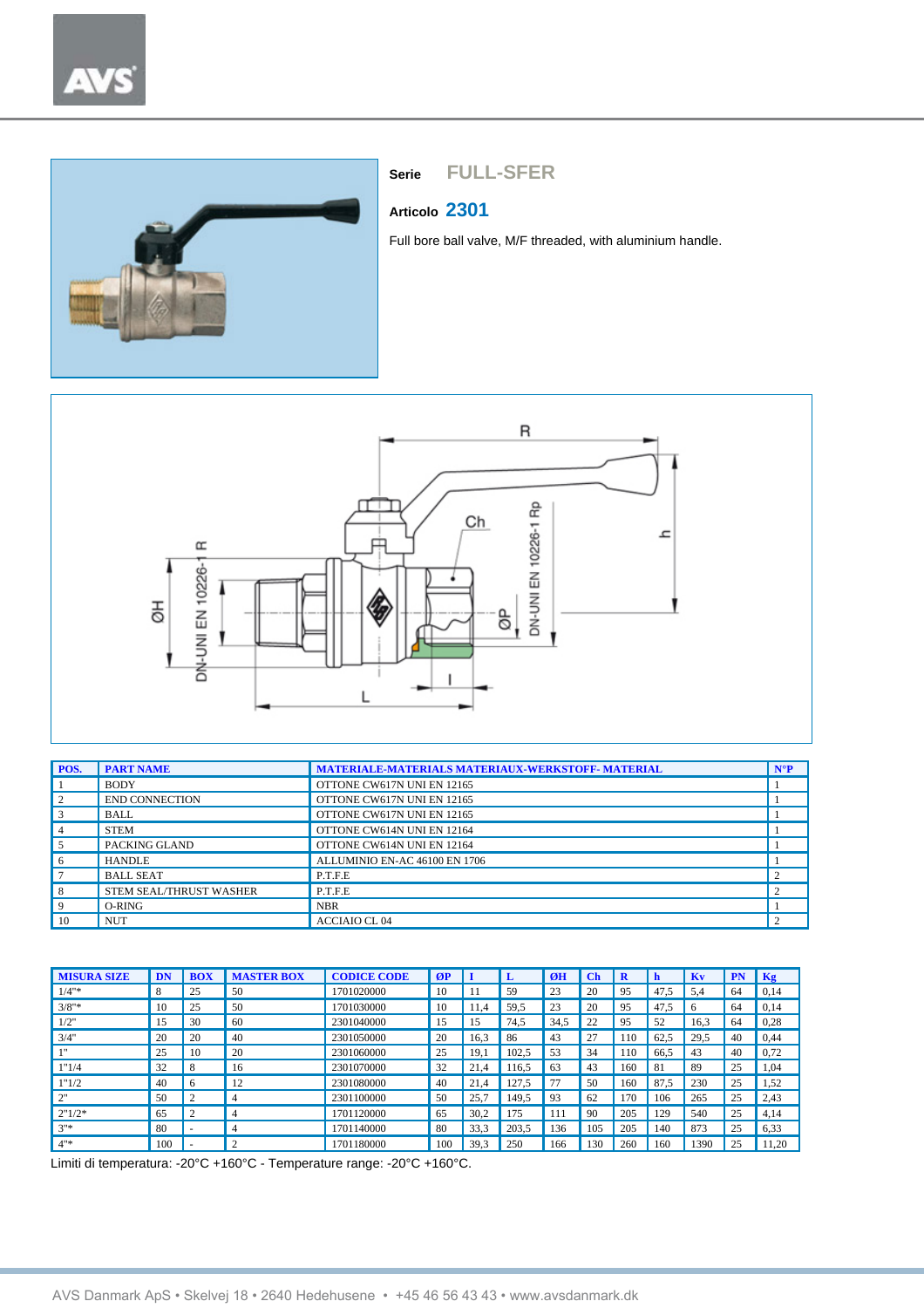



## **Articolo 2310**

Full bore ball valve, F/F threaded, with steel handle.



| POS.        | <b>PART NAME</b>        | <b>MATERIALE-MATERIALS MATERIAUX-WERKSTOFF- MATERIAL</b> | $N^{\circ}P$ |
|-------------|-------------------------|----------------------------------------------------------|--------------|
|             | <b>BODY</b>             | OTTONE CW617N UNI EN 12165                               |              |
| 2           | <b>END CONNECTION</b>   | OTTONE CW617N UNI EN 12165                               |              |
| $\vert$ 3   | <b>BALL</b>             | OTTONE CW617N UNI EN 12165                               |              |
| $4^{\circ}$ | <b>STEM</b>             | OTTONE CW614N UNI EN 12164                               |              |
| .5          | PACKING GLAND           | OTTONE CW614N UNI EN 12164                               |              |
| 6           | <b>HANDLE</b>           | ALLUMINIO EN-AC 46100 EN 1706                            |              |
|             | <b>BALL SEAT</b>        | P.T.F.E                                                  |              |
| 8           | STEM SEAL/THRUST WASHER | P.T.F.E                                                  |              |
| 9           | O-RING                  | <b>NBR</b>                                               |              |
| 10          | <b>NUT</b>              | <b>ACCIAIO CL04</b>                                      |              |

| <b>MISURA SIZE</b> | DN  | <b>BOX</b> | <b>MASTER BOX</b> | <b>CODICE CODE</b> | ØP  |      | ъ    | ØH   | Ch  | R   | h    | Kv   | PN | Kg    |
|--------------------|-----|------------|-------------------|--------------------|-----|------|------|------|-----|-----|------|------|----|-------|
| $1/4"$ *           | 8   | 25         | 50                | 1710020000         | 10  |      | 51.5 | 23   | 20  | 96  | 42   | 5.4  | 64 | 0,15  |
| $3/8"$ *           | 10  | 25         | 50                | 1710030000         | 10  | 11.4 | 51,5 | 23   | 20  | 96  | 42   | 6    | 64 | 0,14  |
| 1/2"               | 15  | 30         | 60                | 2310040000         | 15  | 15   | 64   | 34.5 | 27  | 95  | 47   | 16,3 | 64 | 0,28  |
| 3/4"               | 20  | 25         | 50                | 2310050000         | 20  | 16,3 | 74   | 43   | 32  | 121 | 59   | 29,5 | 40 | 0,45  |
| 111                | 25  | 15         | 30                | 2310060000         | 25  | 19.1 | 89   | 53   | 41  | 121 | 63   | 43   | 40 | 0,73  |
| 1"1/4              | 32  | 10         | 20                | 2310070000         | 32  | 21.4 | 100  | 63   | 50  | 151 | 77   | 89   | 25 | 1,01  |
| 1"1/2              | 40  | 6          | 12                | 2310080000         | 40  | 21.4 | 110  | 77   | 55  | 151 | 83.5 | 230  | 25 | 1,39  |
| 2"                 | 50  | 4          | 8                 | 2310100000         | 50  | 25.7 | 130  | 93   | 70  | 160 | 96   | 265  | 25 | 2,35  |
| 2"1/2"             | 65  | C          | $\overline{4}$    | 1710120000         | 65  | 30.2 | 152  | 111  | 90  | 206 | 123  | 540  | 25 | 3,71  |
| $3''*$             | 80  | ۰          | $\overline{4}$    | 1710140000         | 80  | 33,3 | 177  | 136  | 105 | 206 | 133  | 873  | 25 | 5,90  |
| $4"$ *             | 100 | ۰          | $\overline{2}$    | 1710180000         | 100 | 39,3 | 214  | 166  | 30  | 261 | 165  | 1390 | 25 | 10,00 |

Limiti di temperatura: -20°C +160°C - Temperature range: -20°C +160°C. \* Art.1710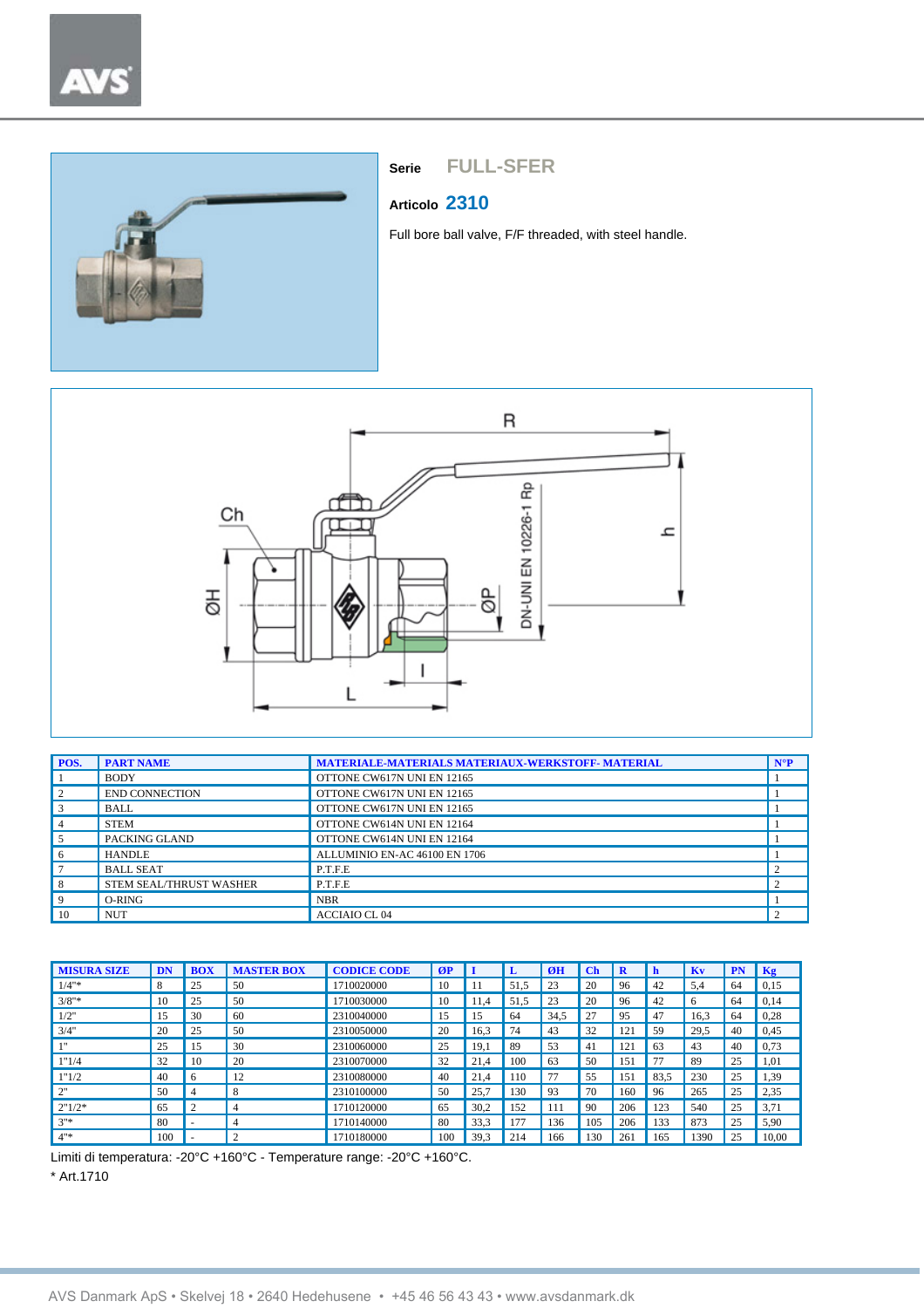

## **Articolo 2311**

Full bore ball valve, M/F threaded, with steel handle.



| POS.           | <b>PART NAME</b>        | <b>MATERIALE-MATERIALS MATERIAUX-WERKSTOFF- MATERIAL</b> | $N^{\circ}P$ |
|----------------|-------------------------|----------------------------------------------------------|--------------|
|                | <b>BODY</b>             | OTTONE CW617N UNI EN 12165                               |              |
| 2              | <b>END CONNECTION</b>   | OTTONE CW617N UNI EN 12165                               |              |
| $\overline{3}$ | <b>BALL</b>             | OTTONE CW617N UNI EN 12165                               |              |
| $\overline{4}$ | <b>STEM</b>             | OTTONE CW614N UNI EN 12164                               |              |
| 5              | PACKING GLAND           | OTTONE CW614N UNI EN 12164                               |              |
| 6              | <b>HANDLE</b>           | ALLUMINIO EN-AC 46100 EN 1706                            |              |
|                | <b>BALL SEAT</b>        | P.T.F.E                                                  |              |
| 8              | STEM SEAL/THRUST WASHER | P.T.F.E                                                  |              |
| 9              | $O-RING$                | <b>NBR</b>                                               |              |
| 10             | <b>NUT</b>              | <b>ACCIAIO CL 04</b>                                     |              |

| <b>MISURA SIZE</b> | DN  | <b>BOX</b>     | <b>MASTER BOX</b> | <b>CODICE CODE</b> | ØP  | п    | L     | ØH   | $\mathbf C$ h | R   | h    | Kv   | <b>PN</b> | Kg    |
|--------------------|-----|----------------|-------------------|--------------------|-----|------|-------|------|---------------|-----|------|------|-----------|-------|
| $1/4"$ *           | 8   | 25             | 50                | 1711020000         | 10  |      | 59    | 23   | 20            | 96  | 42   | 5,4  | 64        | 0,15  |
| $3/8"$ *           | 10  | 25             | 50                | 1711030000         | 10  | 11.4 | 59,5  | 23   | 20            | 96  | 42   | 6    | 64        | 0,14  |
| 1/2"               | 15  | 30             | 60                | 2311040000         | 15  | 15   | 74.5  | 34,5 | 22            | 95  | 47   | 16,3 | 64        | 0,26  |
| 3/4"               | 20  | 20             | 40                | 2311050000         | 20  | 16,3 | 86    | 43   | 27            | 121 | 59   | 29,5 | 40        | 0,46  |
| 111                | 25  | 10             | 20                | 2311060000         | 25  | 19,1 | 102,5 | 53   | 34            | 121 | 63   | 43   | 40        | 0,74  |
| 1"1/4              | 32  | 8              | 16                | 2311070000         | 32  | 21.4 | 16.5  | 63   | 43            | 151 | 77   | 89   | 25        | 1,11  |
| 1"1/2              | 40  | 6              | 12                | 2311080000         | 40  | 21.4 | 127,5 | 77   | 50            | 151 | 83,5 | 230  | 25        | 1,55  |
| 2"                 | 50  | 2              | 4                 | 2311100000         | 50  | 25,7 | 149.5 | 93   | 62            | 160 | 96   | 265  | 25        | 2,42  |
| 2"1/2"             | 65  | $\overline{c}$ | $\overline{4}$    | 1711120000         | 65  | 30,2 | 175   | 111  | 90            | 206 | 123  | 540  | 25        | 4,10  |
| $3"$ *             | 80  | ۰              | $\overline{4}$    | 1711140000         | 80  | 33,3 | 203,5 | 136  | 105           | 206 | 133  | 873  | 25        | 6,30  |
| $4"$ *             | 100 |                | $\overline{2}$    | 1711180000         | 100 | 39,3 | 250   | 166  | 130           | 26  | 165  | 1390 | 25        | 11,35 |

Limiti di temperatura: -20°C +160°C - Temperature range: -20°C +160°C.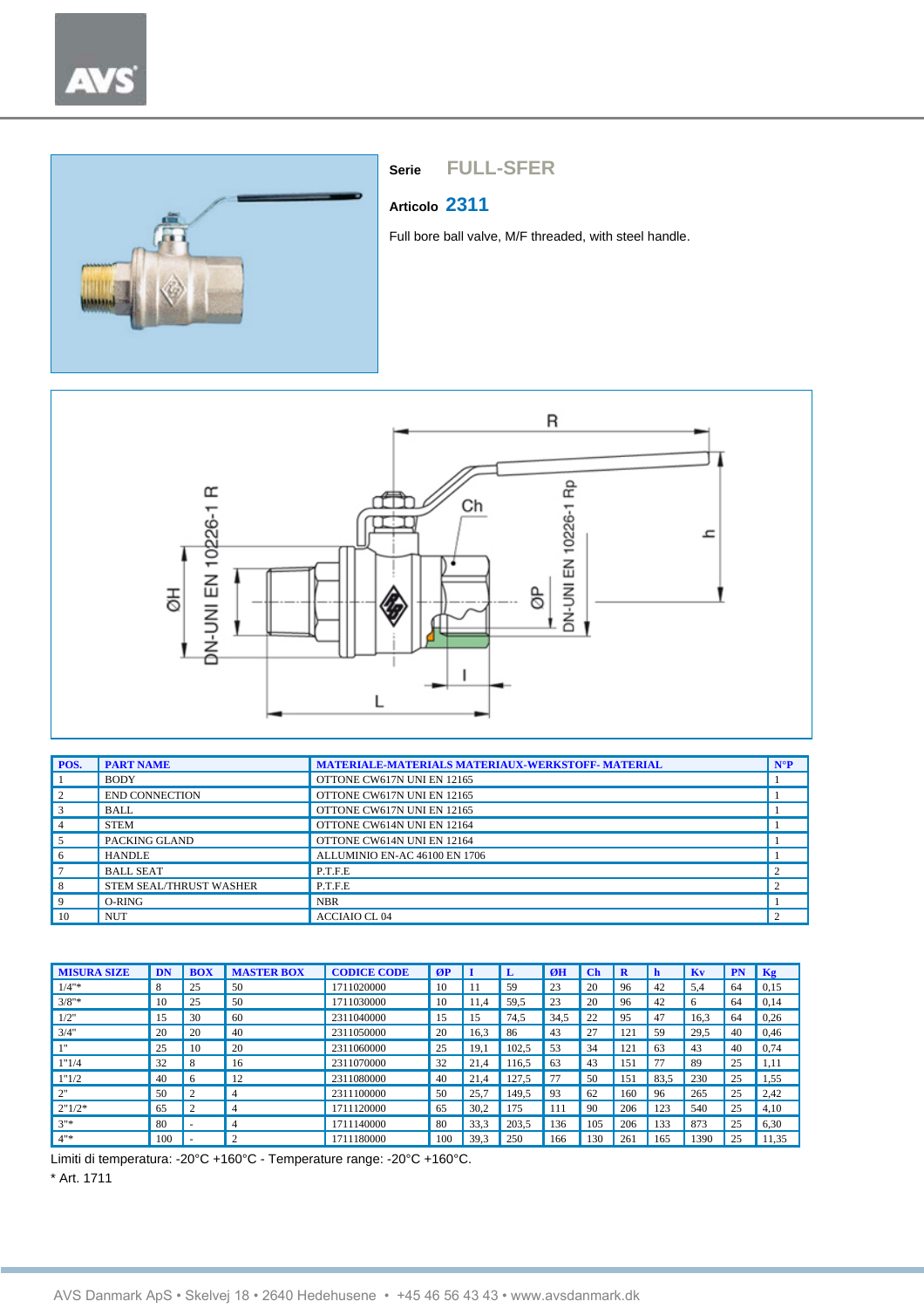



#### **Articolo 2320**

Full bore ball valve, F/F threaded, with aluminium T-handle.



| POS.           | <b>PART NAME</b>        | <b>MATERIALE-MATERIALS MATERIAUX-WERKSTOFF- MATERIAL</b> | $N^{\circ}P$ |
|----------------|-------------------------|----------------------------------------------------------|--------------|
|                | <b>BODY</b>             | OTTONE CW617N UNI EN 12165                               |              |
| 2              | <b>END CONNECTION</b>   | OTTONE CW617N UNI EN 12165                               |              |
| $\overline{3}$ | <b>BALL</b>             | OTTONE CW617N UNI EN 12165                               |              |
| $\overline{4}$ | <b>STEM</b>             | OTTONE CW614N UNI EN 12164                               |              |
| 5              | PACKING GLAND           | OTTONE CW614N UNI EN 12164                               |              |
| 6              | <b>HANDLE</b>           | ALLUMINIO EN-AC 46100 EN 1706                            |              |
|                | <b>BALL SEAT</b>        | P.T.F.E                                                  |              |
| 8              | STEM SEAL/THRUST WASHER | P.T.F.E                                                  |              |
| 9              | $O-RING$                | <b>NBR</b>                                               |              |
| 10             | <b>NUT</b>              | <b>ACCIAIO CL 04</b>                                     |              |

| <b>MISURA SIZE</b> |          |    | <b>MASTER BOX</b> | <b>CODICE CODE</b> | ØP  |      |         | ØH   |                       |    |      | Kv               |     | Kg   |
|--------------------|----------|----|-------------------|--------------------|-----|------|---------|------|-----------------------|----|------|------------------|-----|------|
| $1/4"$ *           |          | 25 | 50                | 1720020000         | 10  |      | 51<br>≛ | 23   | 20                    | 50 | 42   | - د ب            | 64  | 0,14 |
| $3/8"$ *           | 10       | 25 | 50                | 1720030000         | 10  |      | 51      | 23   | 20                    | 50 | 42   |                  | 64  | 0,12 |
| 1/2"               |          | 45 | 90                | 2320040000         | 15  |      | 64      | 34.5 | רר<br><b>_</b>        | 50 | 46.5 | 16.3             | -64 | 0,26 |
| 3/4"               | 20       | 25 | 50                | 2320050000         | -20 | 16.3 | 74      | 43   | 32<br>ے ب             | 64 | 56.5 | 29.5<br><u>_</u> | 40  | 0,41 |
| 111                | 25<br>سد | 20 | 40                | 2320060000         | 25  | 19   | 89      | 53   | $\mathbf{4}^{\prime}$ | 64 | 60.5 | 4.               | 40  | 0,70 |

Limiti di temperatura: -20°C +160°C - Temperature range: -20°C +160°C.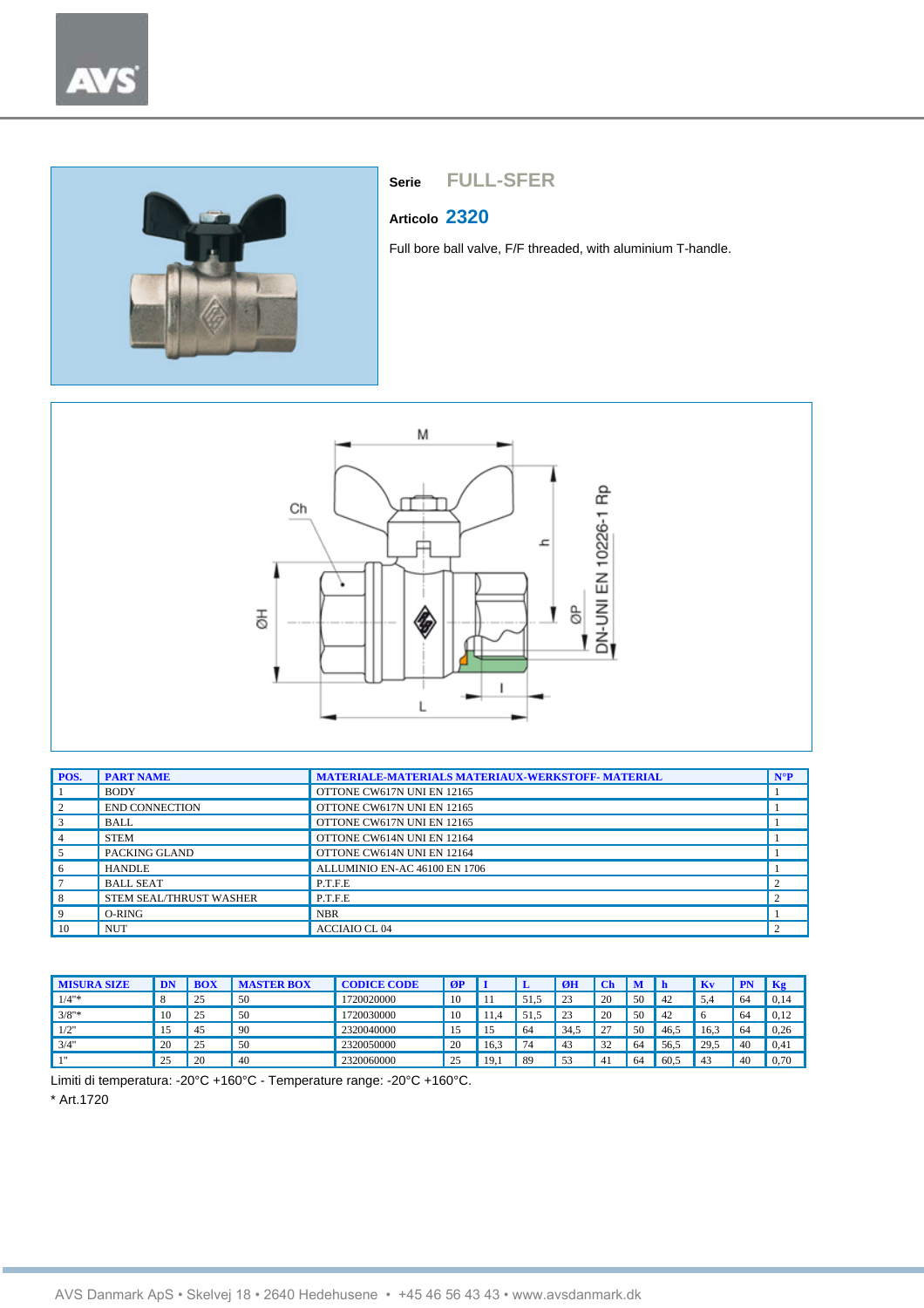

## **Articolo 2321**

Full bore ball valve, M/F threaded, with aluminium T-handle.



| POS.           | <b>PART NAME</b>        | <b>MATERIALE-MATERIALS MATERIAUX-WERKSTOFF-MATERIAL</b> | $N^{\circ}P$ |
|----------------|-------------------------|---------------------------------------------------------|--------------|
|                | <b>BODY</b>             | OTTONE CW617N UNI EN 12165                              |              |
| $\sqrt{2}$     | <b>END CONNECTION</b>   | OTTONE CW617N UNI EN 12165                              |              |
| $\overline{3}$ | <b>BALL</b>             | OTTONE CW617N UNI EN 12165                              |              |
| $\overline{4}$ | <b>STEM</b>             | OTTONE CW614N UNI EN 12164                              |              |
| 5              | PACKING GLAND           | OTTONE CW614N UNI EN 12164                              |              |
| -6             | <b>HANDLE</b>           | ALLUMINIO EN-AC 46100 EN 1706                           |              |
|                | <b>BALL SEAT</b>        | P.T.F.E                                                 |              |
| 8              | STEM SEAL/THRUST WASHER | P.T.F.E                                                 |              |
| -9             | O-RING                  | <b>NBR</b>                                              |              |
| 10             | <b>NUT</b>              | <b>ACCIAIO CL04</b>                                     |              |

| <b>MISURA SIZE</b> |    |                 | <b>STER BOX</b> | <b>CODICE CODE</b> | ØI       |      |              | ØH  |               | M  |      | Kv            |    | Kg   |
|--------------------|----|-----------------|-----------------|--------------------|----------|------|--------------|-----|---------------|----|------|---------------|----|------|
| $1/4"$ *           |    | 25<br><u>L.</u> | 50              | 1721020000         | 10       |      | 59           | 23  | 20            | 50 | 42   | 54            | 64 | 0,13 |
| $3/8"$ *           | 10 | 25<br><u>.</u>  | 50              | 1721030000         | 10       |      | 59.5         | 23  | 20            | 50 | 42   | $\sqrt{2}$    | 64 | 0,13 |
| 1/2"               | 1J | -40             | 80              | 2321040000         | י<br>. . |      | 74.5         | 34. | $\mathcal{L}$ | 50 | 46.5 | 16.3          | 64 | 0,27 |
| 3/4"               | 20 | 20              | 40              | 2321050000         | 20       | 16.3 | 86           | 43  | $\sim$<br>∼   | 64 | 56.5 | 29.5          | 40 | 0.43 |
| 111                | 25 |                 | 30              | 2321060000         | າຽ       | 19   | 102.5<br>104 | 53  | $\sim$<br>34  | 64 | 60.5 | $4^{\degree}$ | 40 | 0,70 |

Limiti di temperatura: -20°C +160°C - Temperature range: -20°C +160°C.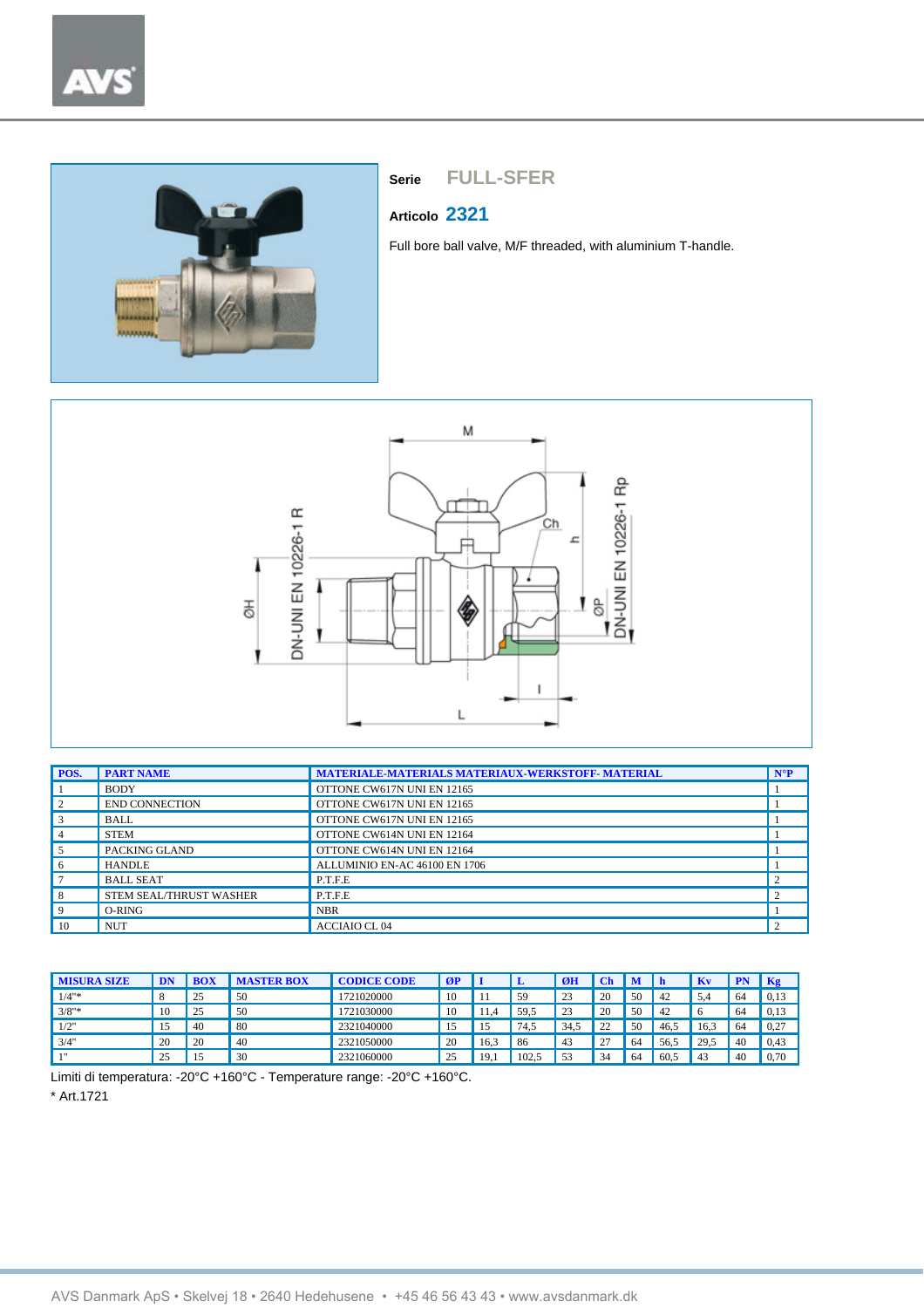

## **Articolo 2500**

Full bore ball valve, F/F threaded, with ISO 5211 pad for actuator.



| POS.           | <b>PART NAME</b>         | <b>MATERIALE-MATERIALS MATERIAUX-WERKSTOFF- MATERIAL</b> | $N^{\circ}P$ |
|----------------|--------------------------|----------------------------------------------------------|--------------|
|                | <b>BODY</b>              | OTTONE CW617N UNI EN 12165                               |              |
| $\vert$ 2      | <b>END CONNECTION</b>    | OTTONE CW617N UNI EN 12165                               |              |
| 3              | <b>BALL</b>              | OTTONE CW617N UNI EN 12165                               |              |
| $\overline{4}$ | <b>STEM</b>              | OTTONE CW614N UNI EN 12164                               |              |
| . 5            | <b>BALL SEAT</b>         | P.T.F.E                                                  |              |
| -6             | <b>ANTIFRICTION SEAT</b> | P.T.F.E.                                                 |              |
|                | <b>ANTIFRICTION SEAT</b> | P.T.F.E                                                  |              |
| -8             | O-RING                   | <b>FKM</b>                                               |              |
| 9              | O-RING                   | <b>FKM</b>                                               |              |

| <b>MISURA</b><br><b>SIZE</b> | DN  | <b>BOX</b> | <b>MASTER</b><br><b>BOX</b> | <b>CODICE</b><br><b>CODE</b> | <b>Quadro</b> |                     | $ch$ | ØH    | L   | $\mathbf{A}$ | ØB | $\alpha$ | ØD | S | E            |      | N           | Kv   | PN | Kg    |
|------------------------------|-----|------------|-----------------------------|------------------------------|---------------|---------------------|------|-------|-----|--------------|----|----------|----|---|--------------|------|-------------|------|----|-------|
| 1/4"                         | 8   | 10         | 60                          | 2500020000                   | 38            |                     | 27   | 33,5  | 67  | 9            | h  | 36       | 25 | 2 | 5,5          | 32,5 | 9           | 5.4  | 40 | 0,37  |
| 3/8"                         | 10  | 10         | 60                          | 2500030000                   | 38            | 11.4                | 27   | 33.5  | 67  | 9            | 6  | 36       | 25 | 2 | 5.5          | 32.5 | 9           | 6    | 40 | 0.35  |
| 1/2"                         | 15  | 40         | 80                          | 2500040000                   | 38            | 15                  | 27   | 33,5  | 67  | 9            | 6  | 36       | 25 | 2 | 5.5          | 32,5 | 9           | 16,3 | 40 | 0.31  |
| 3/4"                         | 20  | 30         | 60                          | 2500050000                   | 38            | 16.3                | 32   | 40    | 76  | 9            | 6  | 36       | 25 | 2 | 5.5          | 34.5 | 9           | 29.5 | 40 | 0,40  |
| 111                          | 25  | 15         | 30                          | 2500060000                   | 38            | 19.1                | 41   | 49    | 90  | 9            | 6  | 36       | 25 | 3 | <sub>0</sub> | 45,5 | 9           | 43   | 40 | 0,75  |
| 1"1/4                        | 32  | 10         | 20                          | 2500070000                   | 38            | 21<br>$\mathcal{A}$ | 50   | 58.5  | 102 | 9            | 6  | 36       | 25 | 3 | h            | 49   | $\mathbf Q$ | 89   | 40 | 1,05  |
| 1"1/2                        | 40  | $\sqrt{2}$ | 12                          | 2500080000                   | 50            | 21.4                | 55   | 73    | 114 | -11          |    | 50       | 35 | 3 | 10           | 64   |             | 230  | 40 | 1,73  |
| 2"                           | 50  | 4          | 8                           | 2500100000                   | 50            | 25.7                | 70   | 91.5  | 138 | 11           | -  | 50       | 35 | 3 | 8            | 73.2 |             | 265  | 40 | 2,98  |
| 2"1/2                        | 65  |            | 4                           | 2500120000                   | 70            | 30.2                | 90   | 114.5 | 165 | 15           | 9  | 70       | 55 | 3 | $\mathbf Q$  | 88.5 | 14          | 540  | 25 | 4,20  |
| 3"                           | 80  | ۰          | 4                           | 2500140000                   | 70            | 33.3                | 105  | 136   | 188 | 15           | 9  | 70       | 55 | 3 | 9            | 98   | 14          | 873  | 16 | 6,28  |
| 4"                           | 100 |            | $\mathcal{L}$               | 2500180000                   | 70            | 39.3                | 130  | 166   | 225 | .5           | 9  | 70       | 55 | 3 | 8.5          | 16.5 |             | 1390 | 16 | 10,25 |

Limiti di temperatura: -20°C +160°C - Temperature range: -20°C +160°C.